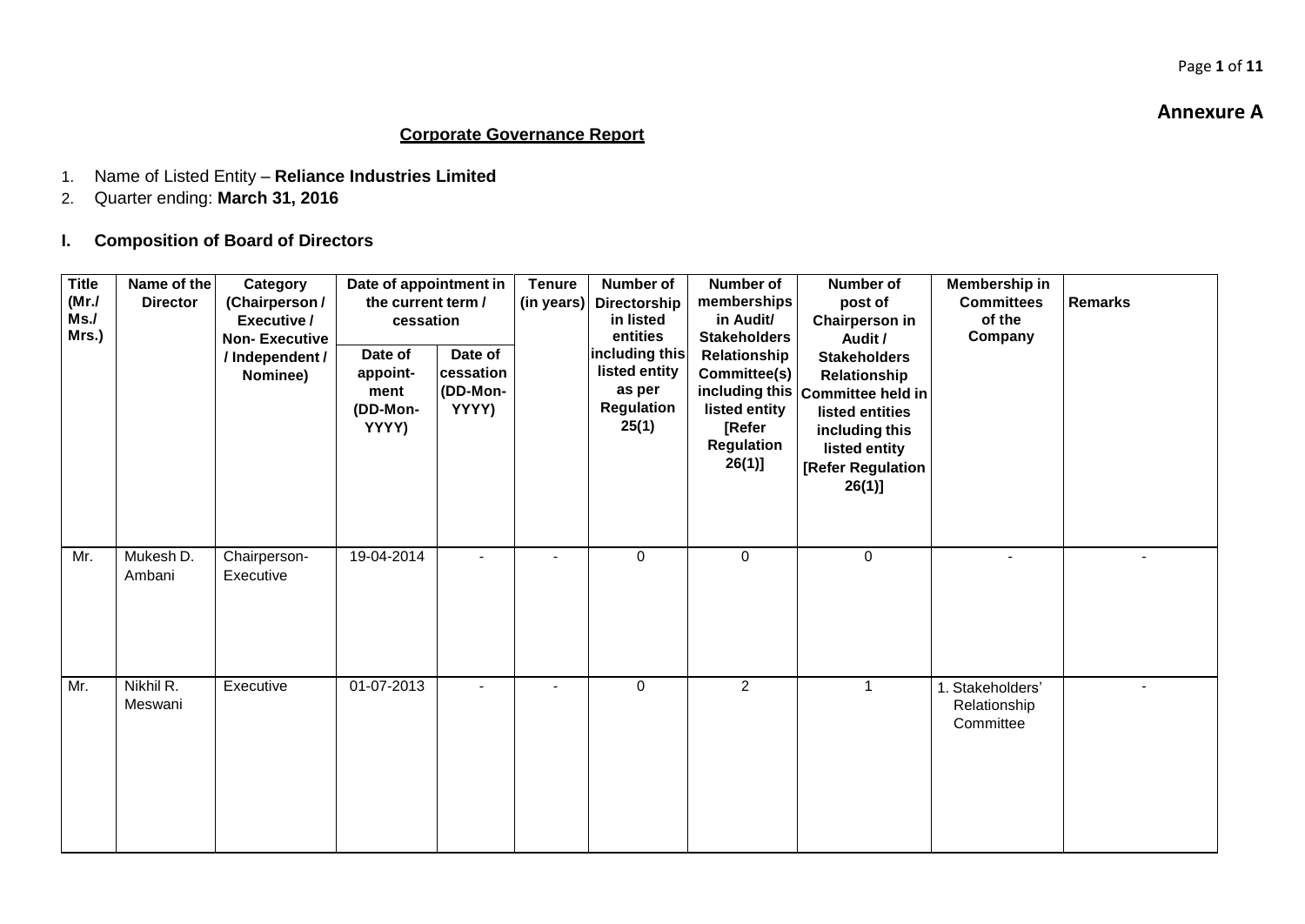| <b>Title</b><br>(MrJ)<br>Ms.<br>Mrs.) | Name of the<br><b>Director</b>    | Category<br>(Chairperson/<br>Executive /<br><b>Non-Executive</b><br>/ Independent /<br>Nominee) | Date of appointment in<br>the current term /<br>cessation<br>Date of<br>appoint-<br>ment<br>(DD-Mon-<br>YYYY) | Date of<br>cessation<br>(DD-Mon-<br>YYYY) | <b>Tenure</b><br>(in years) | Number of<br>Directorship<br>in listed<br>entities<br>including this<br>listed entity<br>as per<br><b>Regulation</b><br>25(1) | <b>Number of</b><br>memberships<br>in Audit/<br><b>Stakeholders</b><br>Relationship<br>Committee(s)<br>listed entity<br>[Refer<br>Regulation<br>$26(1)$ ] | <b>Number of</b><br>post of<br><b>Chairperson in</b><br>Audit /<br><b>Stakeholders</b><br>Relationship<br>including this Committee held in<br>listed entities<br>including this<br>listed entity<br>[Refer Regulation<br>$26(1)$ ] | Membership in<br><b>Committees</b><br>of the<br>Company                             | <b>Remarks</b> |
|---------------------------------------|-----------------------------------|-------------------------------------------------------------------------------------------------|---------------------------------------------------------------------------------------------------------------|-------------------------------------------|-----------------------------|-------------------------------------------------------------------------------------------------------------------------------|-----------------------------------------------------------------------------------------------------------------------------------------------------------|------------------------------------------------------------------------------------------------------------------------------------------------------------------------------------------------------------------------------------|-------------------------------------------------------------------------------------|----------------|
| Mr.                                   | Hital $\overline{R}$ .<br>Meswani | Executive                                                                                       | 04-08-2015                                                                                                    |                                           |                             | $\boldsymbol{0}$                                                                                                              | $\mathbf{1}$                                                                                                                                              | $\mathbf 0$                                                                                                                                                                                                                        | 1. Stakeholders'<br>Relationship<br>Committee<br>2. Risk<br>Management<br>Committee |                |
| Mr.                                   | P.M.S.<br>Prasad                  | Executive                                                                                       | 21-08-2014                                                                                                    |                                           |                             | $\mathbf 0$                                                                                                                   | $\mathbf 0$                                                                                                                                               | $\mathbf 0$                                                                                                                                                                                                                        | 1. Risk<br>Management<br>Committee                                                  | $\blacksquare$ |
| Mr.                                   | Pawan<br>Kumar Kapil              | Executive                                                                                       | 16-05-2013                                                                                                    |                                           |                             | $\pmb{0}$                                                                                                                     | $\pmb{0}$                                                                                                                                                 | $\mathsf 0$                                                                                                                                                                                                                        |                                                                                     |                |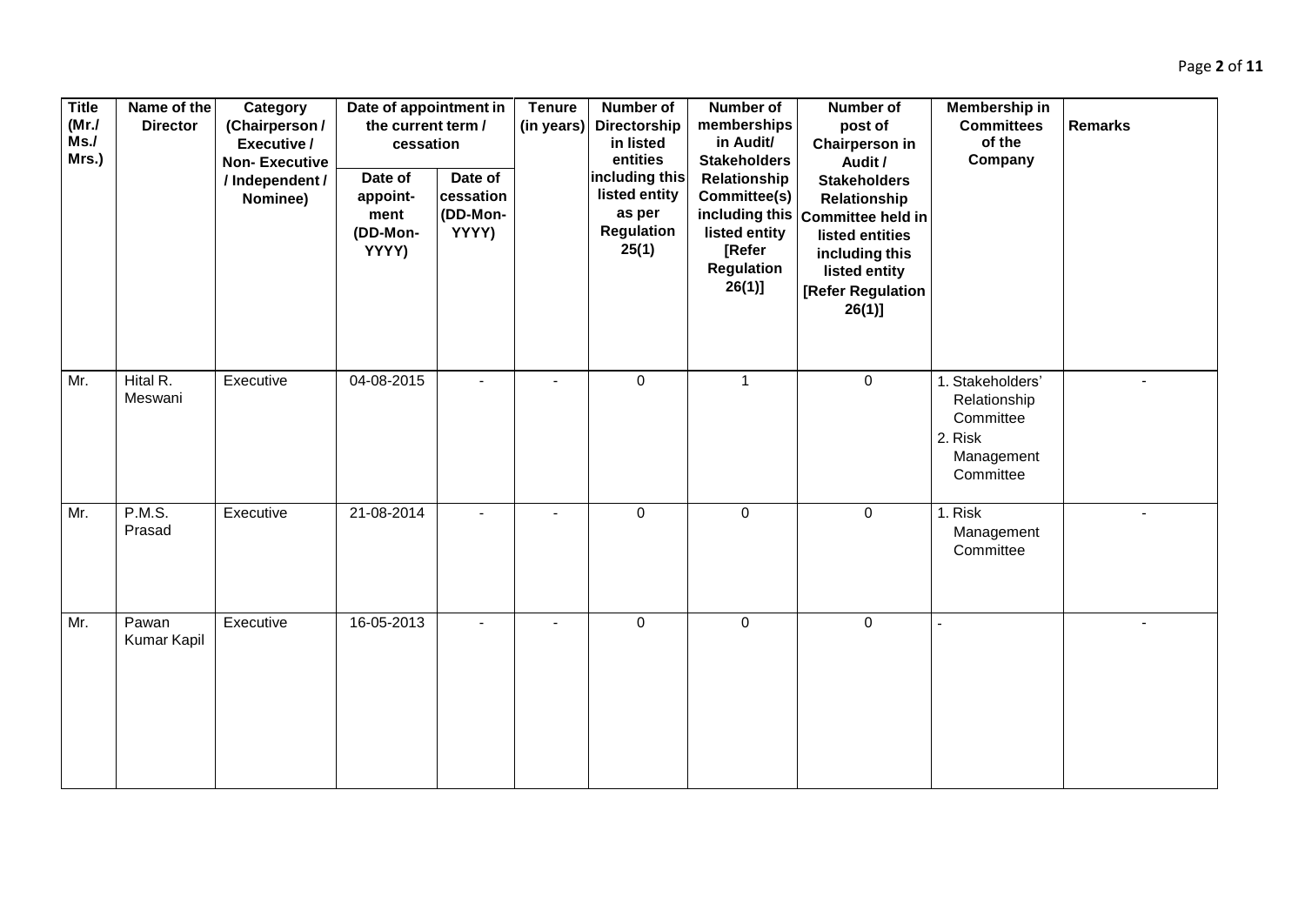| <b>Title</b><br>(MrJ)<br>Ms.<br>Mrs.) | Name of the<br><b>Director</b> | Category<br>(Chairperson/<br>Executive /<br><b>Non-Executive</b><br>/ Independent /<br>Nominee) | Date of appointment in<br>the current term /<br>cessation<br>Date of<br>appoint-<br>ment<br>(DD-Mon-<br>YYYY) | Date of<br>cessation<br>(DD-Mon-<br>YYYY) | <b>Tenure</b><br>(in years) | Number of<br>Directorship<br>in listed<br>entities<br>including this<br>listed entity<br>as per<br><b>Regulation</b><br>25(1) | Number of<br>memberships<br>in Audit/<br><b>Stakeholders</b><br>Relationship<br>Committee(s)<br>listed entity<br>[Refer<br><b>Regulation</b><br>$26(1)$ ] | Number of<br>post of<br><b>Chairperson in</b><br>Audit /<br><b>Stakeholders</b><br>Relationship<br>including this Committee held in<br>listed entities<br>including this<br>listed entity<br>[Refer Regulation<br>$26(1)$ ] | Membership in<br><b>Committees</b><br>of the<br>Company                                            | <b>Remarks</b>                                                                                                         |
|---------------------------------------|--------------------------------|-------------------------------------------------------------------------------------------------|---------------------------------------------------------------------------------------------------------------|-------------------------------------------|-----------------------------|-------------------------------------------------------------------------------------------------------------------------------|-----------------------------------------------------------------------------------------------------------------------------------------------------------|-----------------------------------------------------------------------------------------------------------------------------------------------------------------------------------------------------------------------------|----------------------------------------------------------------------------------------------------|------------------------------------------------------------------------------------------------------------------------|
| Mr.                                   | Mansingh L<br><b>Bhakta</b>    | Non-executive<br>Independent                                                                    | 28-03-2015                                                                                                    |                                           | 3 years                     | $\mathbf{1}$                                                                                                                  | $\pmb{0}$                                                                                                                                                 | $\mathbf 0$                                                                                                                                                                                                                 |                                                                                                    | Appointed upto the<br>date of 43rd Annual<br>General Meeting to be<br>held in calendar year<br>2017                    |
| Mr.                                   | Yogendra P.<br>Trivedi         | Non-executive<br>Independent                                                                    | 18-06-2014                                                                                                    | $\blacksquare$                            | 3 years                     | $\overline{4}$                                                                                                                | $\mathfrak{S}$                                                                                                                                            | $\overline{2}$                                                                                                                                                                                                              | 2. Stakeholders'<br>Relationship<br>Committee<br>3. Nomination<br>and<br>Remuneration<br>Committee | 1. Audit Committee Appointed upto the<br>date of 43rd Annual<br>General Meeting to be<br>held in calendar year<br>2017 |
| Mr                                    | Dharam Vir<br>Kapur            | Non-executive<br>Independent                                                                    | 28-03-2015                                                                                                    |                                           | 3 years                     | $\sqrt{3}$                                                                                                                    | $\overline{\mathbf{4}}$                                                                                                                                   | 3                                                                                                                                                                                                                           | 1. Nomination and<br>Remuneration<br>Committee                                                     | Appointed upto the<br>date of 43rd Annual<br>General Meeting to be<br>held in calendar year<br>2017                    |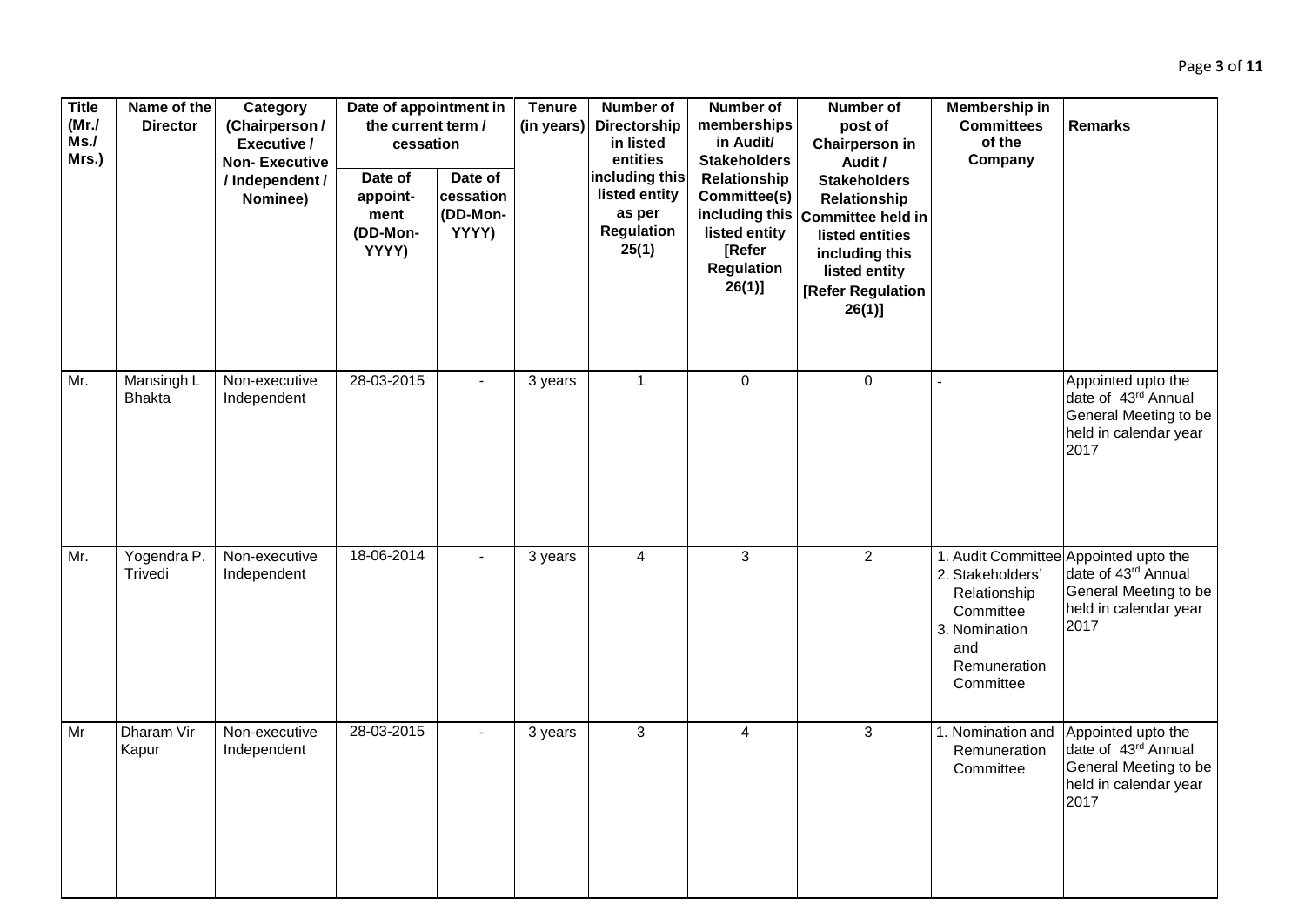| <b>Title</b><br>(MrJ)<br>Ms.<br>Mrs.) | Name of the<br><b>Director</b> | Category<br>(Chairperson/<br>Executive /<br><b>Non-Executive</b><br>/Independent /<br>Nominee) | Date of appointment in<br>the current term /<br>cessation<br>Date of<br>appoint-<br>ment<br>(DD-Mon-<br>YYYY) | Date of<br>cessation<br>(DD-Mon-<br>YYYY) | <b>Tenure</b><br>(in years) | Number of<br>Directorship<br>in listed<br>entities<br>including this<br>listed entity<br>as per<br><b>Regulation</b><br>25(1) | Number of<br>memberships<br>in Audit/<br><b>Stakeholders</b><br>Relationship<br>Committee(s)<br>listed entity<br><b>[Refer</b><br>Regulation<br>$26(1)$ ] | Number of<br>post of<br><b>Chairperson in</b><br>Audit /<br><b>Stakeholders</b><br>Relationship<br>including this Committee held in<br>listed entities<br>including this<br>listed entity<br>[Refer Regulation<br>26(1)] | Membership in<br><b>Committees</b><br>of the<br>Company    | <b>Remarks</b>                                                                                      |
|---------------------------------------|--------------------------------|------------------------------------------------------------------------------------------------|---------------------------------------------------------------------------------------------------------------|-------------------------------------------|-----------------------------|-------------------------------------------------------------------------------------------------------------------------------|-----------------------------------------------------------------------------------------------------------------------------------------------------------|--------------------------------------------------------------------------------------------------------------------------------------------------------------------------------------------------------------------------|------------------------------------------------------------|-----------------------------------------------------------------------------------------------------|
| Mr.                                   | Ashok Misra                    | Non-executive<br>Independent                                                                   | 18-06-2014                                                                                                    |                                           | 3 years                     | 3                                                                                                                             | 3                                                                                                                                                         | $\pmb{0}$                                                                                                                                                                                                                | $\mathbf{1}$<br>Stakeholders'<br>Relationship<br>Committee | Appointed upto the<br>date of 43rd Annual<br>General Meeting to be<br>held in calendar year<br>2017 |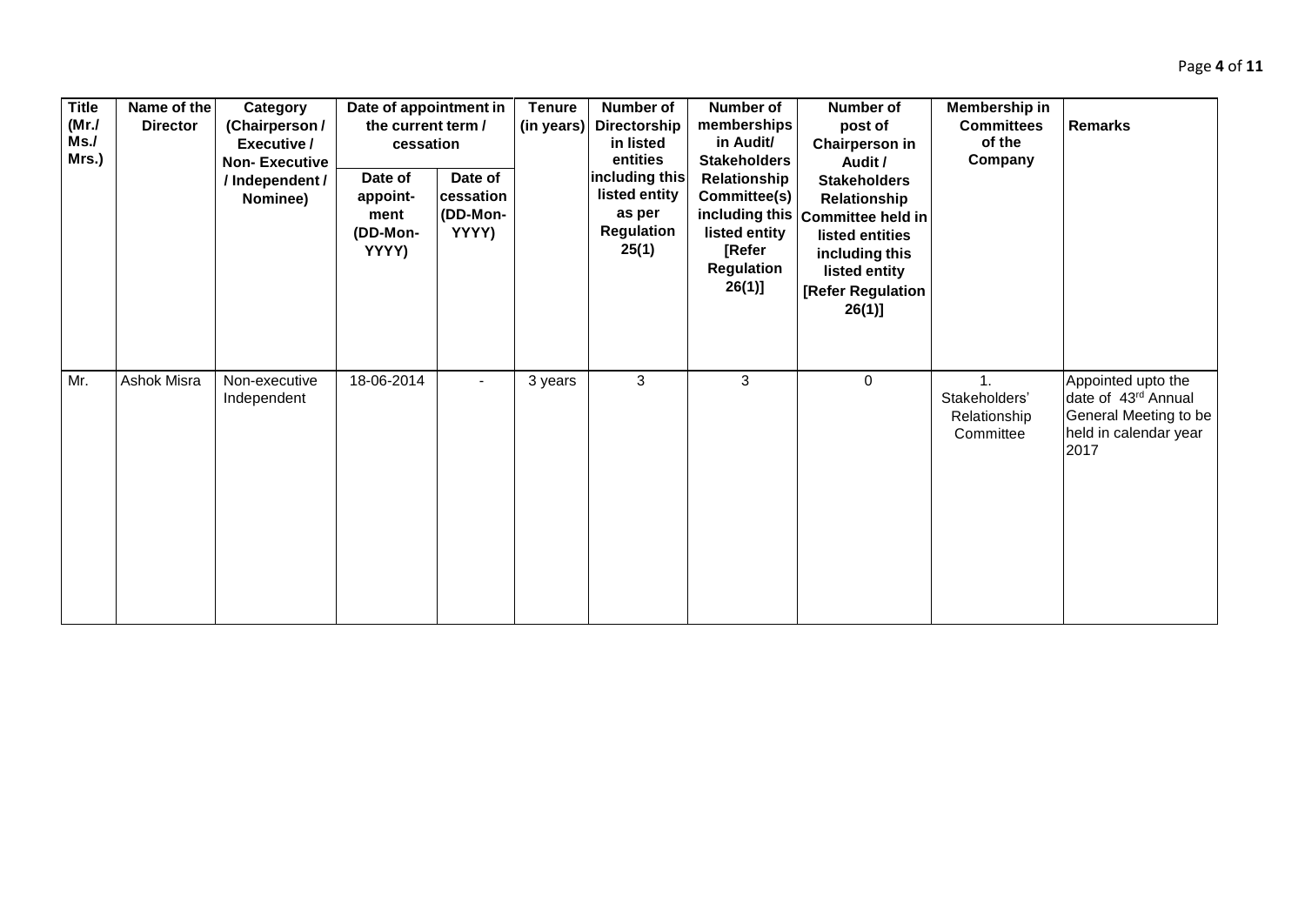| <b>Title</b><br>(MrJ)<br>Ms.<br>Mrs.) | Name of the<br><b>Director</b> | Category<br>(Chairperson/<br>Executive /<br><b>Non-Executive</b><br>/ Independent /<br>Nominee) | Date of appointment in<br>the current term /<br>cessation<br>Date of<br>appoint-<br>ment<br>(DD-Mon-<br>YYYY) | Date of<br>cessation<br>(DD-Mon-<br>YYYY) | <b>Tenure</b><br>(in years) | Number of<br>Directorship<br>in listed<br>entities<br>including this<br>listed entity<br>as per<br><b>Regulation</b><br>25(1) | Number of<br>memberships<br>in Audit/<br><b>Stakeholders</b><br>Relationship<br>Committee(s)<br>including this<br>listed entity<br>[Refer<br><b>Regulation</b><br>$26(1)$ ] | Number of<br>post of<br><b>Chairperson in</b><br>Audit /<br><b>Stakeholders</b><br>Relationship<br>Committee held in<br>listed entities<br>including this<br>listed entity<br>[Refer Regulation | Membership in<br><b>Committees</b><br>of the<br>Company | <b>Remarks</b>                                                                                                                                                                                                                                                              |
|---------------------------------------|--------------------------------|-------------------------------------------------------------------------------------------------|---------------------------------------------------------------------------------------------------------------|-------------------------------------------|-----------------------------|-------------------------------------------------------------------------------------------------------------------------------|-----------------------------------------------------------------------------------------------------------------------------------------------------------------------------|-------------------------------------------------------------------------------------------------------------------------------------------------------------------------------------------------|---------------------------------------------------------|-----------------------------------------------------------------------------------------------------------------------------------------------------------------------------------------------------------------------------------------------------------------------------|
|                                       |                                |                                                                                                 |                                                                                                               |                                           |                             |                                                                                                                               |                                                                                                                                                                             | $26(1)$ ]                                                                                                                                                                                       |                                                         |                                                                                                                                                                                                                                                                             |
| Mr.                                   | Dipak C.<br>Jain               | Non-executive<br>Independent                                                                    | 28-03-2015                                                                                                    | $\blacksquare$                            | 3 years                     | $\mathbf{1}$                                                                                                                  | $\overline{2}$                                                                                                                                                              | $\mathbf 0$                                                                                                                                                                                     |                                                         | Appointed upto the<br>date of 43rd Annual<br>General Meeting to be<br>held in calendar year<br>2017.<br>Number of directorship<br>in listed entities<br>excludes directorship<br>in companies whose<br>equity shares are not<br>listed<br>but debt securities are<br>listed |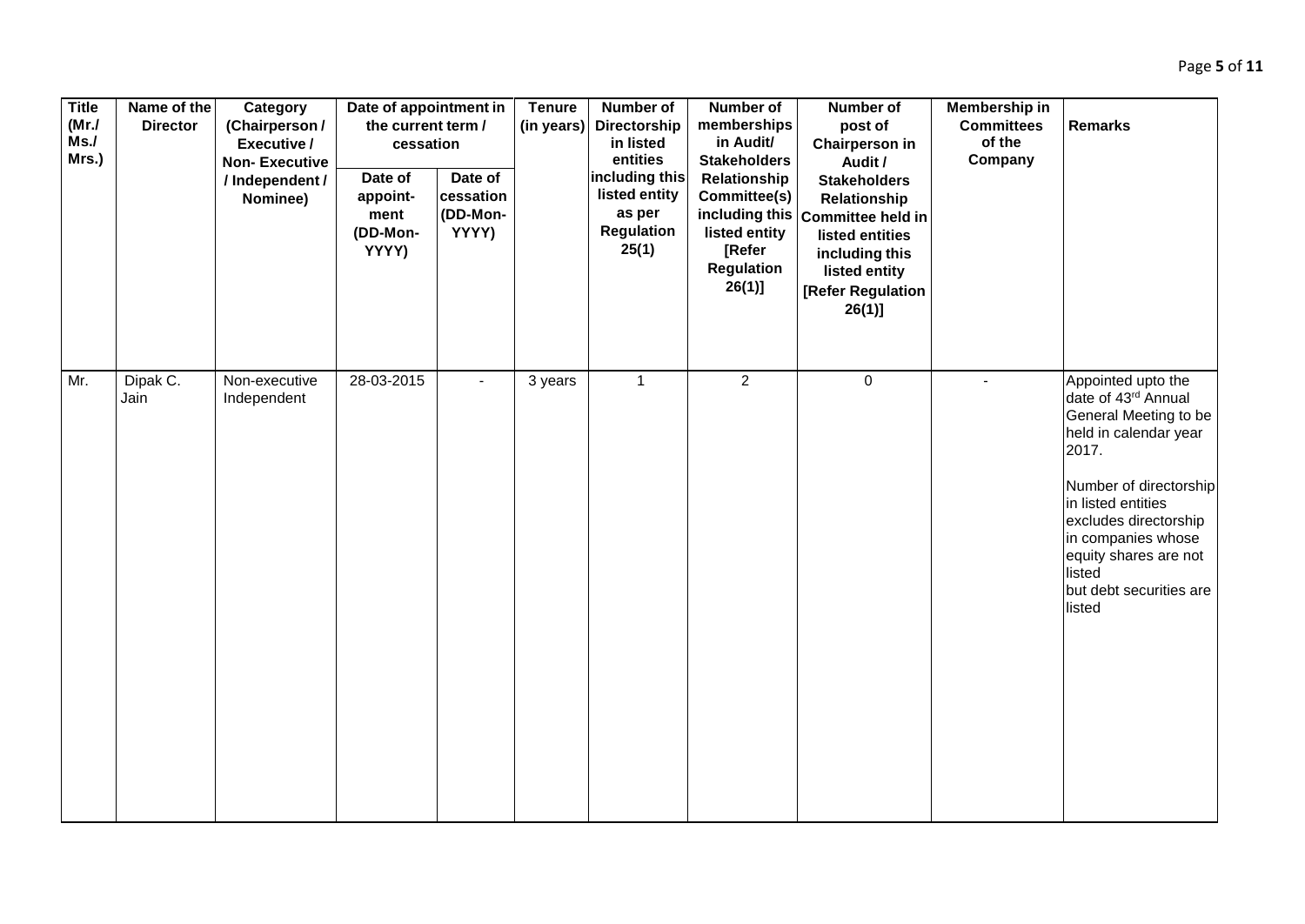| <b>Title</b><br>(MrJ)<br>Ms.<br>Mrs.) | Name of the<br><b>Director</b> | Category<br>(Chairperson/<br>Executive /<br><b>Non-Executive</b><br>/ Independent /<br>Nominee) | Date of appointment in<br>the current term /<br>cessation<br>Date of<br>appoint-<br>ment<br>(DD-Mon-<br>YYYY) | Date of<br>cessation<br>(DD-Mon-<br>YYYY) | <b>Tenure</b><br>(in years) | <b>Number of</b><br>Directorship<br>in listed<br>entities<br>including this<br>listed entity<br>as per<br><b>Regulation</b><br>25(1) | Number of<br>memberships<br>in Audit/<br><b>Stakeholders</b><br>Relationship<br>Committee(s)<br>listed entity<br><b>[Refer</b><br><b>Regulation</b><br>$26(1)$ ] | <b>Number of</b><br>post of<br><b>Chairperson in</b><br>Audit /<br><b>Stakeholders</b><br>Relationship<br>including this Committee held in<br>listed entities<br>including this<br>listed entity<br>[Refer Regulation<br>$26(1)$ ] | Membership in<br><b>Committees</b><br>of the<br>Company                    | <b>Remarks</b>                                                                                      |
|---------------------------------------|--------------------------------|-------------------------------------------------------------------------------------------------|---------------------------------------------------------------------------------------------------------------|-------------------------------------------|-----------------------------|--------------------------------------------------------------------------------------------------------------------------------------|------------------------------------------------------------------------------------------------------------------------------------------------------------------|------------------------------------------------------------------------------------------------------------------------------------------------------------------------------------------------------------------------------------|----------------------------------------------------------------------------|-----------------------------------------------------------------------------------------------------|
| Mr.                                   | Raghunath<br>A. Mashelkar      | Non-executive<br>Independent                                                                    | 28-03-2015                                                                                                    |                                           | 3 years                     | 5                                                                                                                                    | 3                                                                                                                                                                | 0                                                                                                                                                                                                                                  | 1. Audit<br>Committee<br>2. Nomination<br>and<br>Remuneration<br>Committee | Appointed upto the<br>date of 43rd Annual<br>General Meeting to be<br>held in calendar year<br>2017 |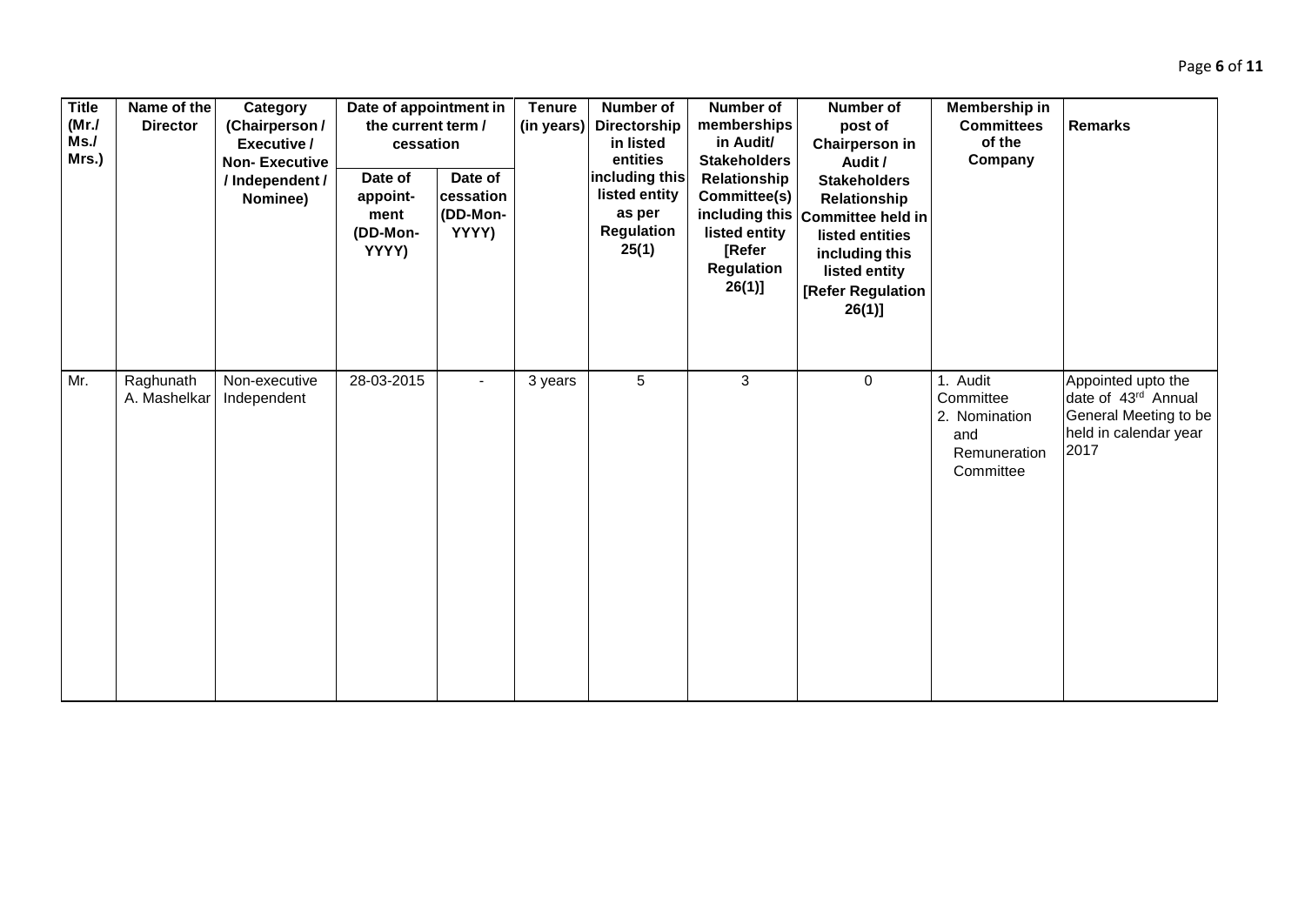| <b>Title</b><br>(MrJ)<br>Ms.<br>Mrs.) | Name of the<br><b>Director</b> | Category<br>(Chairperson/<br>Executive /<br><b>Non-Executive</b><br>/ Independent /<br>Nominee) | Date of appointment in<br>the current term /<br>cessation<br>Date of<br>appoint-<br>ment<br>(DD-Mon-<br>YYYY) | Date of<br>cessation<br>(DD-Mon-<br>YYYY) | <b>Tenure</b><br>(in years) | Number of<br>Directorship<br>in listed<br>entities<br>including this<br>listed entity<br>as per<br><b>Regulation</b><br>25(1) | Number of<br>memberships<br>in Audit/<br><b>Stakeholders</b><br>Relationship<br>Committee(s)<br>including this<br>listed entity<br>[Refer<br><b>Regulation</b><br>$26(1)$ ] | Number of<br>post of<br><b>Chairperson in</b><br>Audit /<br><b>Stakeholders</b><br>Relationship<br>Committee held in<br>listed entities<br>including this<br>listed entity<br>[Refer Regulation<br>$26(1)$ ] | Membership in<br><b>Committees</b><br>of the<br>Company                                                                    | <b>Remarks</b>                                                                                                                                                                                                                        |
|---------------------------------------|--------------------------------|-------------------------------------------------------------------------------------------------|---------------------------------------------------------------------------------------------------------------|-------------------------------------------|-----------------------------|-------------------------------------------------------------------------------------------------------------------------------|-----------------------------------------------------------------------------------------------------------------------------------------------------------------------------|--------------------------------------------------------------------------------------------------------------------------------------------------------------------------------------------------------------|----------------------------------------------------------------------------------------------------------------------------|---------------------------------------------------------------------------------------------------------------------------------------------------------------------------------------------------------------------------------------|
| Mr.                                   | Adil<br>Zainulbhai             | Non-executive<br>Independent                                                                    | 18-06-2014                                                                                                    |                                           | 5 years                     | $5\phantom{.0}$                                                                                                               | $\overline{7}$                                                                                                                                                              | $\overline{4}$                                                                                                                                                                                               | 1. Audit Committee Appointed for a<br>2. Risk<br>Management<br>Committee<br>3. Nomination and<br>Remuneration<br>Committee | period of 5 consecutive<br>years for a term upto<br>31-03-2019<br>Number of directorship<br>in listed entities<br>excludes directorship<br>in companies whose<br>equity shares are not<br>listed<br>but debt securities are<br>listed |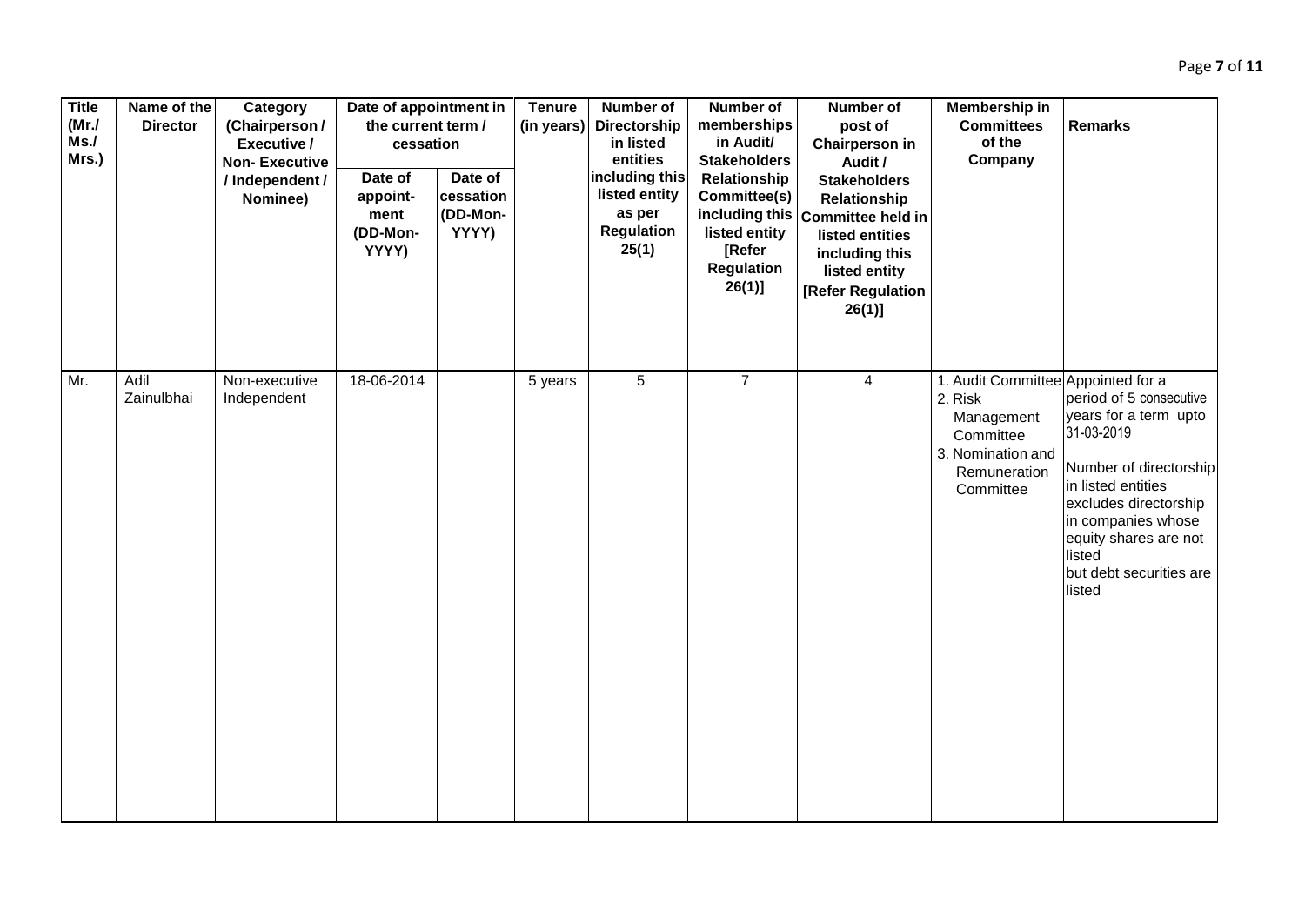| <b>Title</b><br>(MrJ)<br>Ms.<br>Mrs.) | Name of the<br><b>Director</b> | Category<br>(Chairperson/<br>Executive /<br><b>Non-Executive</b><br>/ Independent /<br>Nominee) | Date of appointment in<br>the current term /<br>cessation<br>Date of<br>appoint-<br>ment<br>(DD-Mon-<br>YYYY) | Date of<br>cessation<br>(DD-Mon-<br>YYYY) | <b>Tenure</b><br>(in years) | <b>Number of</b><br>Directorship<br>in listed<br>entities<br>including this<br>listed entity<br>as per<br><b>Regulation</b><br>25(1) | <b>Number of</b><br>memberships<br>in Audit/<br><b>Stakeholders</b><br>Relationship<br>Committee(s)<br>listed entity<br>[Refer<br><b>Regulation</b><br>$26(1)$ ] | <b>Number of</b><br>post of<br><b>Chairperson in</b><br>Audit /<br><b>Stakeholders</b><br>Relationship<br>including this Committee held in<br>listed entities<br>including this<br>listed entity<br>[Refer Regulation<br>26(1)] | Membership in<br><b>Committees</b><br>of the<br>Company | <b>Remarks</b>                                                 |
|---------------------------------------|--------------------------------|-------------------------------------------------------------------------------------------------|---------------------------------------------------------------------------------------------------------------|-------------------------------------------|-----------------------------|--------------------------------------------------------------------------------------------------------------------------------------|------------------------------------------------------------------------------------------------------------------------------------------------------------------|---------------------------------------------------------------------------------------------------------------------------------------------------------------------------------------------------------------------------------|---------------------------------------------------------|----------------------------------------------------------------|
| Mrs.                                  | Nita M.<br>Ambani              | Non-executive<br>Non-<br>independent                                                            | 18-06-2014                                                                                                    |                                           |                             | $\mathbf 0$                                                                                                                          | $\mathbf 0$                                                                                                                                                      | $\mathbf 0$                                                                                                                                                                                                                     |                                                         |                                                                |
| Mr.                                   | Raminder<br>Singh Gujral       | Non-executive<br>Independent                                                                    | 12-06-2015                                                                                                    | $\blacksquare$                            | 5 years                     | $\overline{2}$                                                                                                                       | $\overline{2}$                                                                                                                                                   | $\mathbf 0$                                                                                                                                                                                                                     | 1. Audit Committee Appointed for a                      | period of 5 consecutive<br>years for a term upto<br>11-06-2020 |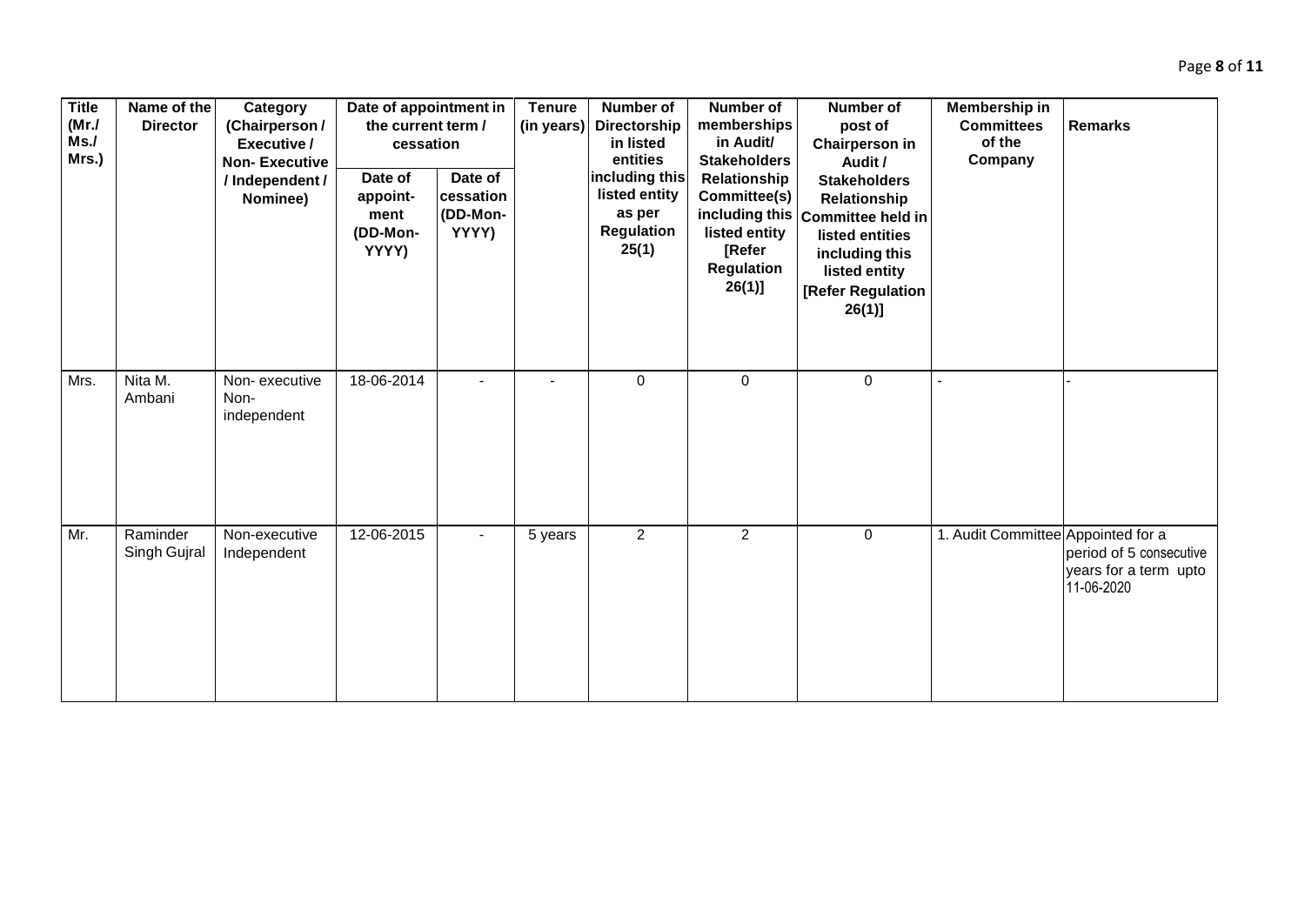# **II. Composition of Committees**

| <b>Name of Committee</b>                   | <b>Name of Committee</b><br>members                                                                               | Category<br>(Chairperson / Executive / Non-Executive /<br>Independent / Nominee)                                                                       | Company<br><b>Remarks</b> |
|--------------------------------------------|-------------------------------------------------------------------------------------------------------------------|--------------------------------------------------------------------------------------------------------------------------------------------------------|---------------------------|
| 1. Audit Committee                         | Mr. Yogendra P. Trivedi<br>Dr. Raghunath A. Mashelkar<br>Mr. Adil Zainulbhai<br>Mr. Raminder Singh Gujral         | Non-executive Independent - Chairman<br>Non-executive Independent - Member<br>Non-executive Independent - Member<br>Non-executive Independent - Member |                           |
| 2. Nomination & Remuneration<br>Committee  | Mr. Adil Zainulbhai<br>Mr. Yogendra P. Trivedi<br>Dr. Dharam Vir Kapur<br>Dr. Raghunath A. Mashelkar              | Non-executive Independent - Chairman<br>Non-executive Independent - Member<br>Non-executive Independent - Member<br>Non-executive Independent - Member |                           |
| 3. Risk Management Committee               | Mr. Adil Zainulbhai<br>Mr. Hital R. Meswani<br>Mr. P.M.S. Prasad<br>Mr. Alok Agarwal<br>Mr. Srikanth Venkatachari | Non-executive Independent - Chairman<br>Executive - Member<br>Executive - Member<br>Not a director - Member<br>Not a director - Member                 |                           |
| 4. Stakeholders' Relationship<br>Committee | Mr. Yogendra P. Trivedi<br>Mr. Nikhil R. Meswani<br>Mr. Hital R. Meswani<br>Prof. Ashok Misra                     | Non-executive Independent - Chairman<br>Executive - Member<br>Executive - Member<br>Non-executive Independent - Member                                 |                           |

## **III. Meeting of Board of Directors**

| Date(s) of Meeting (if any) in the<br>previous quarter | Date(s) of Meeting (if any) in $ $<br>the relevant quarter | Maximum gap between<br>any two consecutive<br>meetings<br>(in number of days) | <b>Company Remarks</b> |
|--------------------------------------------------------|------------------------------------------------------------|-------------------------------------------------------------------------------|------------------------|
| October 16, 2015                                       | January 19, 2016<br>March 10, 2016<br>March 25, 2016       | 94 days                                                                       |                        |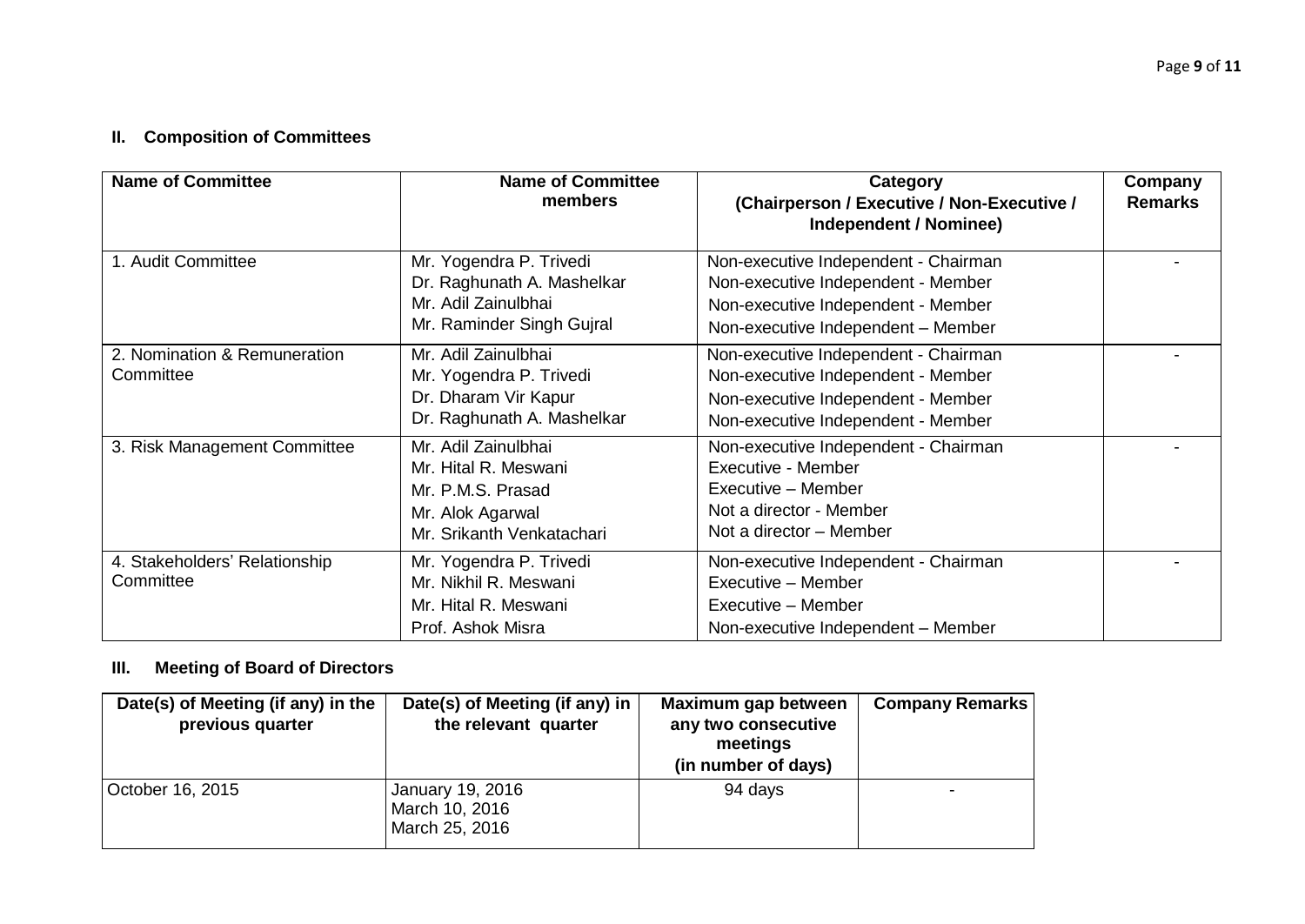## **IV. Meeting of Committees**

| Name of the<br><b>Committee</b>                     | Date(s) of<br>meeting of the<br>committee in the<br>previous quarter | Date(s) of<br>meeting of the<br>committee in the<br>relevant quarter | Whether<br>requirement of<br>Quorum met<br>(details) | Maximum gap between any<br>two consecutive meetings<br>(in number of days) | Company<br><b>Remarks</b> |
|-----------------------------------------------------|----------------------------------------------------------------------|----------------------------------------------------------------------|------------------------------------------------------|----------------------------------------------------------------------------|---------------------------|
| <b>Audit Committee</b>                              | October 16, 2015                                                     | January 19, 2016<br>March 25, 2016                                   | Required quorum of 3<br>members was met              | 94 days                                                                    |                           |
| Nomination<br>&<br><b>Remuneration</b><br>Committee | October 08, 2015                                                     | January 18, 2016                                                     | Required quorum of 3<br>members was met              | 101 days                                                                   |                           |
| <b>Risk Management</b><br>Committee                 | October 15, 2015<br>December 15, 2015                                | January 12, 2016                                                     | Required quorum of 3<br>members was met              | 60 days                                                                    |                           |
| Stakeholders'<br>Relationship<br>Committee          | October 16, 2015                                                     | January 19, 2016                                                     | Required quorum of 2<br>members was met              | 94 days                                                                    |                           |

# **V. Related Party Transactions**

| <b>Subject</b>                                                                                         | <b>Compliance status</b><br>(Yes / No / NA) | Company<br><b>Remarks</b> |
|--------------------------------------------------------------------------------------------------------|---------------------------------------------|---------------------------|
| Whether prior approval of audit committee obtained                                                     | Yes                                         |                           |
| Whether shareholder approval obtained for material RPT                                                 | <b>NA</b>                                   |                           |
| Whether details of RPT entered into pursuant to omnibus approval have been reviewed by Audit Committee | Yes                                         |                           |